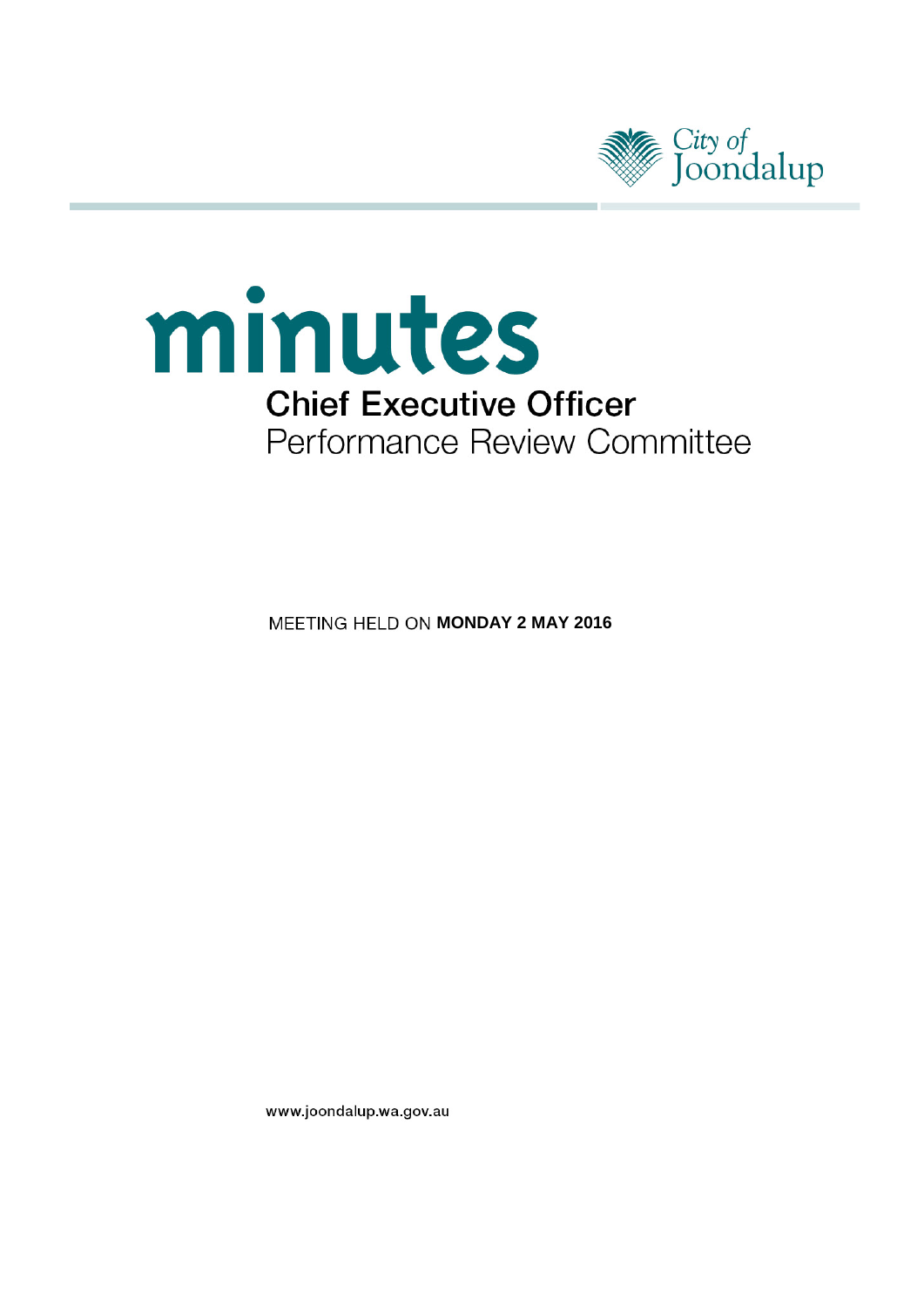# **TABLE OF CONTENTS**

| <b>Title</b>                                                                               | Page No. |
|--------------------------------------------------------------------------------------------|----------|
| <b>Declaration of Opening</b>                                                              | 3        |
| <b>Declarations of Interest</b>                                                            | 3        |
| Apologies/Leave of absence                                                                 | 4        |
| <b>Confirmation of Minutes</b>                                                             | 4        |
| Announcements by the Presiding Member without discussion                                   | 5        |
| Identification of matters for which the meeting may be closed to<br>the public             | 5        |
| <b>Petitions and deputations</b>                                                           | 5        |
| <b>Reports</b>                                                                             | 6        |
| Confidential - Chief Executive Officer Annual Performance Review<br>Program 2016 - [74574] | 6        |
| <b>Urgent Business</b>                                                                     | 9        |
| Motions of which previous notice has been given                                            | 9        |
| <b>Requests for Reports for future consideration</b>                                       | 9        |
| <b>Closure</b>                                                                             | 9        |
|                                                                                            |          |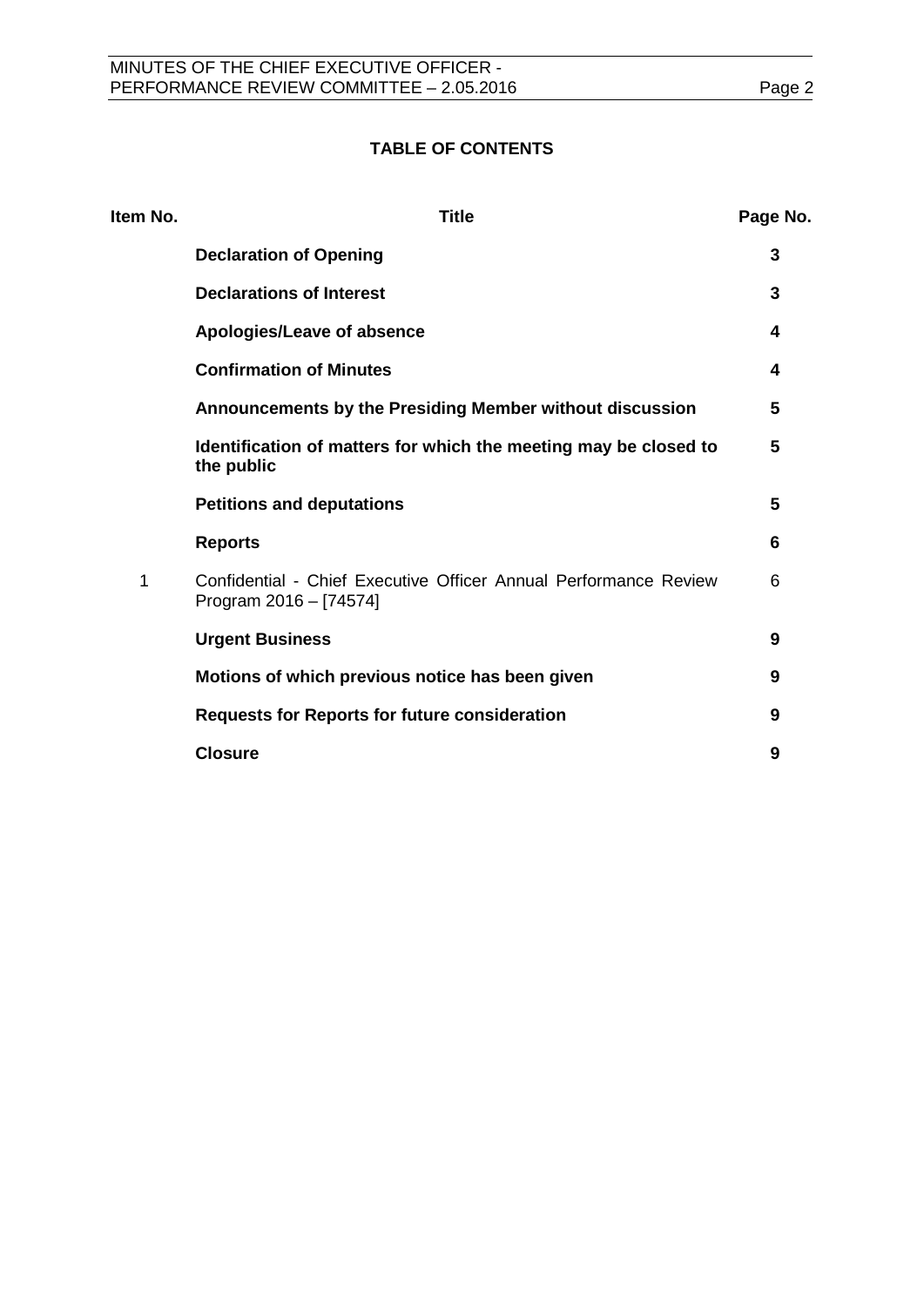# **CITY OF JOONDALUP**

# **MINUTES OF THE CHIEF EXECUTIVE OFFICER – PERFORMANCE REVIEW** MEETING HELD IN CONFERENCE ROOM 2, JOONDALUP **CIVIC CENTRE, BOAS AVENUE, JOONDALUP ON MONDAY 2 MAY 2016.**

# **ATTENDANCE**

## **Committee Members**

Cr Mike Norman *Deputy Presiding Member* Mayor Troy Pickard Cr Russell Poliwka Cr John Logan Cr Kerry Hollywood Cr Nige Jones

# **Officers**

| Mr Mike Tidy  | <b>Director Corporate Services</b> |
|---------------|------------------------------------|
| Mr John Byrne | <b>Acting Manager Governance</b>   |

# <span id="page-2-0"></span>**DECLARATION OF OPENING**

The Deputy Presiding Member declared the meeting open at 6.01pm.

# <span id="page-2-1"></span>**DECLARATIONS OF INTEREST**

# **Disclosure of Financial Interest**

A declaration under this section requires that the nature of the interest must be disclosed. Consequently a member who has made a declaration must not preside, participate in, or be present during any discussion or decision-making procedure relating to the matter the subject of the declaration. An employee is required to disclose their financial interest and if required to do so by the Council must disclose the extent of the interest. Employees are required to disclose their financial interests where they are required to present verbal or written reports to the Council. Employees are able to continue to provide advice to the Council in the decision making process if they have disclosed their interest.

| <b>Name/Position</b>      | Mr Garry Hunt - Chief Executive Officer.                           |  |  |
|---------------------------|--------------------------------------------------------------------|--|--|
| <b>Item No./Subject</b>   | Item 1 - Confidential - Chief Executive Officer Annual Performance |  |  |
|                           | Review Program 2016.                                               |  |  |
| <b>Nature of interest</b> | Financial.                                                         |  |  |
| <b>Extent of Interest</b> | Mr Hunt holds the position of Chief Executive Officer.             |  |  |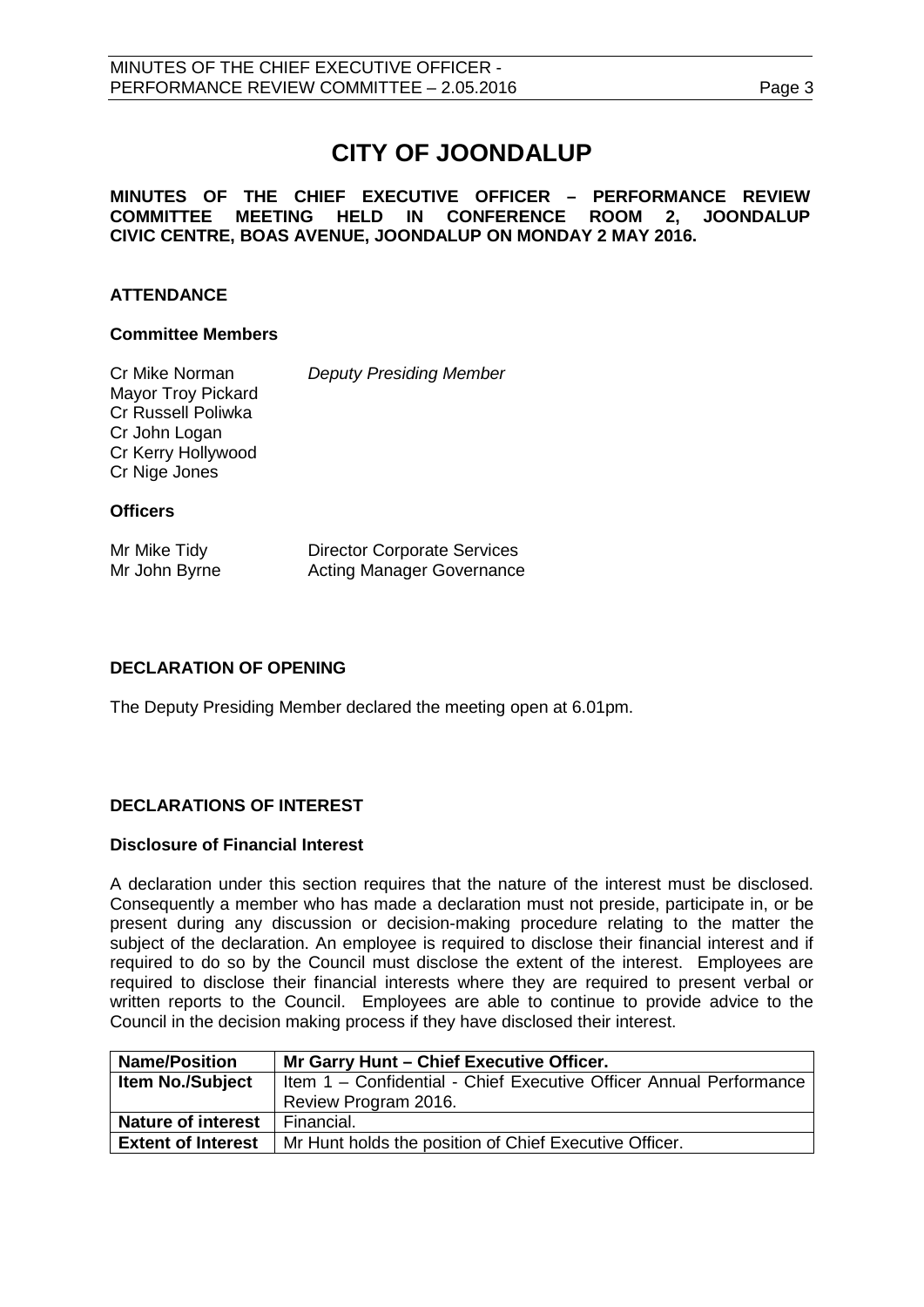### **Disclosure of interest affecting impartiality**

Elected Members (in accordance with Regulation 11 of the *Local Government [Rules of Conduct] Regulations 2007)* and employees (in accordance with the Code of Conduct) are required to declare any interest that may affect their impartiality in considering a matter. This declaration does not restrict any right to participate in or be present during the decisionmaking process. The Elected Member/employee is also encouraged to disclose the nature of the interest.

| <b>Name/Position</b>      | Mr Mike Tidy - Director Corporate Services.                                                        |  |  |
|---------------------------|----------------------------------------------------------------------------------------------------|--|--|
| <b>Item No./Subject</b>   | Item 1 - Confidential - Chief Executive Officer Annual Performance                                 |  |  |
|                           | Review Program 2016.                                                                               |  |  |
| <b>Nature of interest</b> | Interest that may affect impartiality.                                                             |  |  |
| <b>Extent of Interest</b> | Due to the nature of Mr Tidy's employment relationship with the<br><b>Chief Executive Officer.</b> |  |  |

### <span id="page-3-0"></span>**APOLOGIES/LEAVE OF ABSENCE**

### **Leave of Absence Previously Approved:**

Cr Russ Fishwick, JP 26 April to 6 June 2016 inclusive.

# <span id="page-3-1"></span>**CONFIRMATION OF MINUTES**

## MINUTES OF THE CHIEF EXECUTIVE OFFICER – PERFORMANCE REVIEW COMMITTEE HELD 14 SEPTEMBER 2015

**MOVED Mayor Pickard SECONDED Cr Hollywood that the minutes of the meeting of the Chief Executive Officer – Performance Review Committee held on 14 September 2015 be confirmed as a true and correct record.**

# **The Motion was Put and CARRIED (6/0)**

**In favour of the Motion:** Cr Norman, Mayor Pickard, Crs Hollywood, Jones, Logan, and Poliwka.

### MINUTES OF THE SPECIAL CHIEF EXECUTIVE OFFICER – PERFORMANCE REVIEW COMMITTEE HELD 3 NOVEMBER 2015

**MOVED Cr Norman SECONDED Mayor Pickard that the minutes of the special meeting of the Chief Executive Officer – Performance Review Committee held on 3 November 2015 be confirmed as a true and correct record.**

### **The Motion was Put and CARRIED (6/0)**

**In favour of the Motion:** Cr Norman, Mayor Pickard, Crs Hollywood, Jones, Logan, and Poliwka.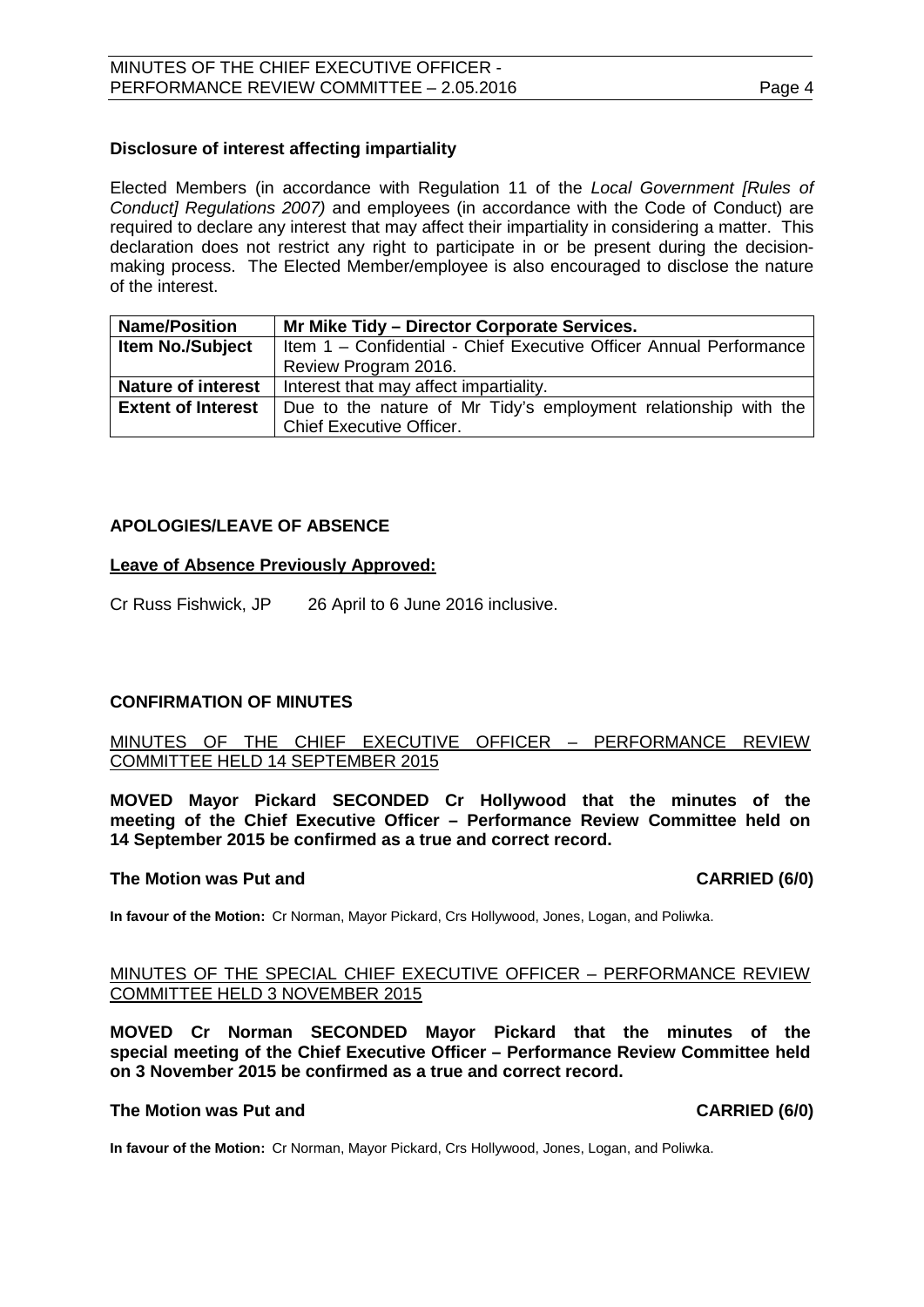# <span id="page-4-0"></span>**ANNOUNCEMENTS BY THE PRESIDING MEMBER WITHOUT DISCUSSION**

Nil.

# <span id="page-4-1"></span>**IDENTIFICATION OF MATTERS FOR WHICH THE MEETING MAY BE CLOSED TO THE PUBLIC**

In accordance with Clause 5.2 of the City's *Meeting Procedures Local Law 2013*, this meeting was not open to the public.

# <span id="page-4-2"></span>**PETITIONS AND DEPUTATIONS**

Nil.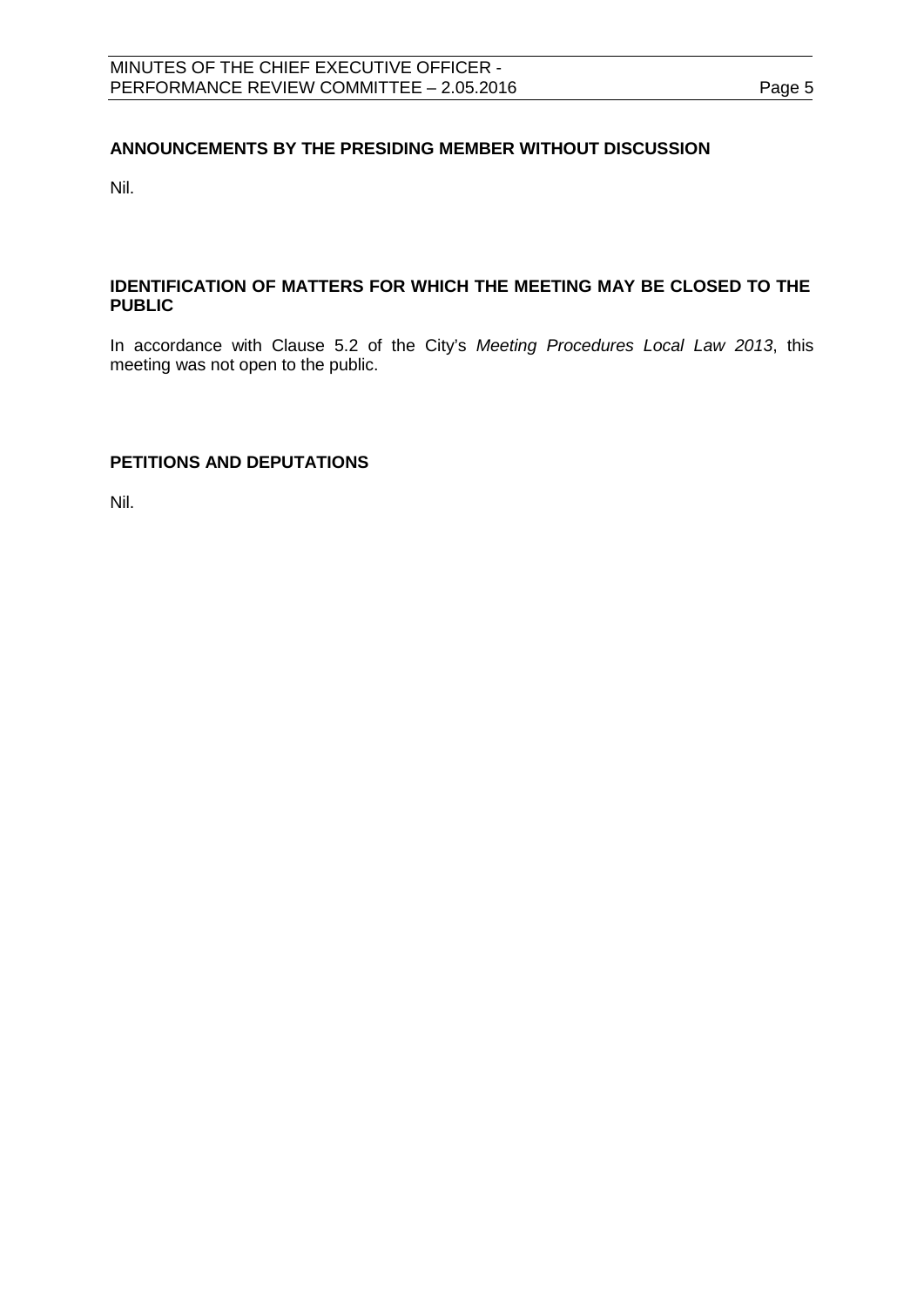# <span id="page-5-0"></span>**REPORTS**

## **Disclosure of Financial Interest**

| <b>Name/Position</b>      | Mr Garry Hunt - Chief Executive Officer.                           |
|---------------------------|--------------------------------------------------------------------|
| <b>Item No./Subject</b>   | Item 1 - Confidential - Chief Executive Officer Annual Performance |
|                           | Review Program 2016.                                               |
| <b>Nature of interest</b> | Financial.                                                         |
| <b>Extent of Interest</b> | Mr Hunt holds the position of Chief Executive Officer.             |

### **Disclosure of interest affecting impartiality**

| <b>Name/Position</b>      | Mr Mike Tidy - Director Corporate Services.                        |  |  |
|---------------------------|--------------------------------------------------------------------|--|--|
| <b>Item No./Subject</b>   | Item 1 - Confidential - Chief Executive Officer Annual Performance |  |  |
|                           | Review Program 2016.                                               |  |  |
| <b>Nature of interest</b> | Interest that may affect impartiality.                             |  |  |
| <b>Extent of Interest</b> | Due to the nature of Mr Tidy's employment relationship with the    |  |  |
|                           | <b>Chief Executive Officer.</b>                                    |  |  |

# <span id="page-5-1"></span>**ITEM 1 CONFIDENTIAL - CHIEF EXECUTIVE OFFICER ANNUAL PERFORMANCE REVIEW PROGRAM 2016**

| WARD                                  | All                                                                                                                                                                                              |                                                                                                           |
|---------------------------------------|--------------------------------------------------------------------------------------------------------------------------------------------------------------------------------------------------|-----------------------------------------------------------------------------------------------------------|
| <b>RESPONSIBLE</b><br><b>DIRECTOR</b> | Mr Mike Tidy<br><b>Corporate Services</b>                                                                                                                                                        |                                                                                                           |
| <b>FILE NUMBER</b>                    | 74574, 101515                                                                                                                                                                                    |                                                                                                           |
| <b>ATTACHMENT</b>                     | Attachment 1                                                                                                                                                                                     | Clauses 11 and 12.10<br>the<br>of<br>Chief Executive Officer's Contract of<br>Employment                  |
|                                       | Attachment 2                                                                                                                                                                                     | Chief Executive Officer<br>Performance<br>Review - Timetable 2016                                         |
|                                       | Attachment 3                                                                                                                                                                                     | Chief Executive Officer KPIs 2015-16                                                                      |
|                                       | (Please Note:                                                                                                                                                                                    | Report and Attachments<br>The<br>are<br>confidential and will appear in the official<br>Minute Book only) |
| <b>AUTHORITY / DISCRETION</b>         | Executive - The substantial direction setting and oversight<br>role of Council, such as adopting plans and reports,<br>accepting tenders, directing operations, setting and<br>amending budgets. |                                                                                                           |

This report is confidential in accordance with Section 5.23(2)(a) of the *Local Government Act 1995*, which permits the meeting to be closed to the public for business relating to the following:

*a matter affecting an employee or employees.*

A full report was provided to Elected Members under separate cover. The report is not for publication.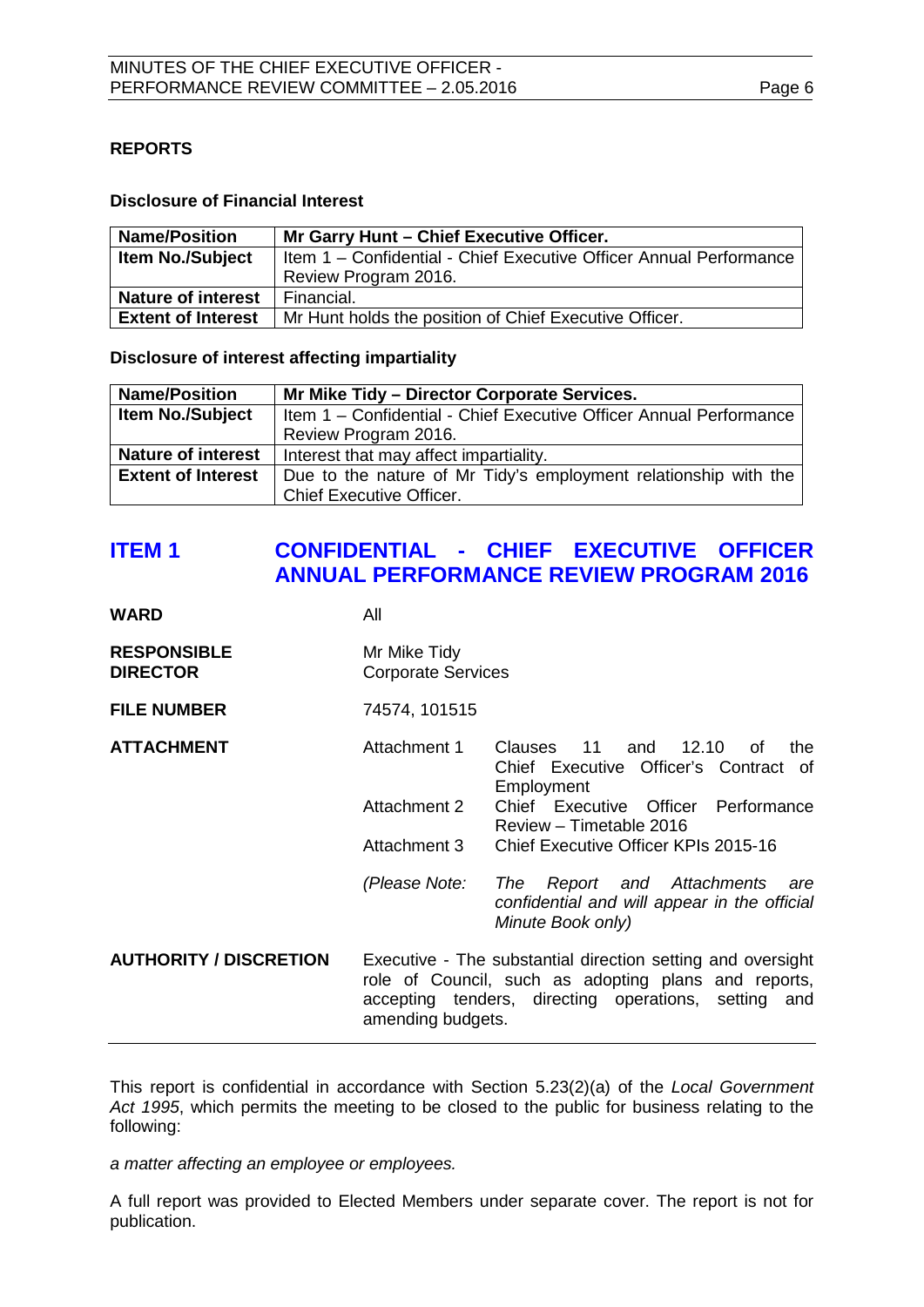**MOVED Cr Logan SECONDED Cr Hollywood that the Chief Executive Officer Performance Review Committee:**

- **1 APPROVES the timetable for the performance review of the Chief Executive Officer forming Attachment 2 to this Report and sets the date for the formal performance review interview as Monday 29 August 2016;**
- **2 REQUESTS that the consultant appointed as the external and independent human resources expert for the Chief Executive Officer Performance Review Committee to consult with and seek guidance from and to facilitate the review of the Chief Executive Officer's performance for 2016 be JCP Consulting (John Phillips);**
- **3 ENDORSES the process of seeking input into the Chief Executive Officer's KPIs from Elected Members at the same time as feedback is provided in relation to the Chief Executive Officer's performance review and that the review of the Chief Executive Officer's KPIs be undertaken at the interview with the Chief Executive Officer in relation to his annual performance;**
- **4 ENDORSES the process of undertaking the annual salary review at the same meeting as its consideration of the Concluded Annual Performance Review Report.**

**AMENDMENT MOVED Mayor Pickard SECONDED Cr Jones that Part 2 of the motion be amended to read as follows:**

*"2 REQUESTS that submissions be called to appoint an external and independent human resources expert for the Chief Executive Officer Performance Review Committee to consult with and seek guidance from and to facilitate the review of the Chief Executive Officer's performance for 2016 and potentially undertake the future recruitment process for the position of the Chief Executive Officer;".*

**The Amendment was Put and CARRIED (6/0)**

**In favour of the Amendment:** Cr Norman, Mayor Pickard, Crs Hollywood, Jones, Logan, and Poliwka.

**The Original Motion as amended, being:**

**That the Chief Executive Officer Performance Review Committee:**

- **1 APPROVES the timetable for the performance review of the Chief Executive Officer forming Attachment 2 to this Report and sets the date for the formal performance review interview as Monday 29 August 2016;**
- **2 REQUESTS that submissions be called to appoint an external and independent human resources expert for the Chief Executive Officer Performance Review Committee to consult with and seek guidance from and to facilitate the review of the Chief Executive Officer's performance for 2016 and potentially undertake the future recruitment process for the position of the Chief Executive Officer;**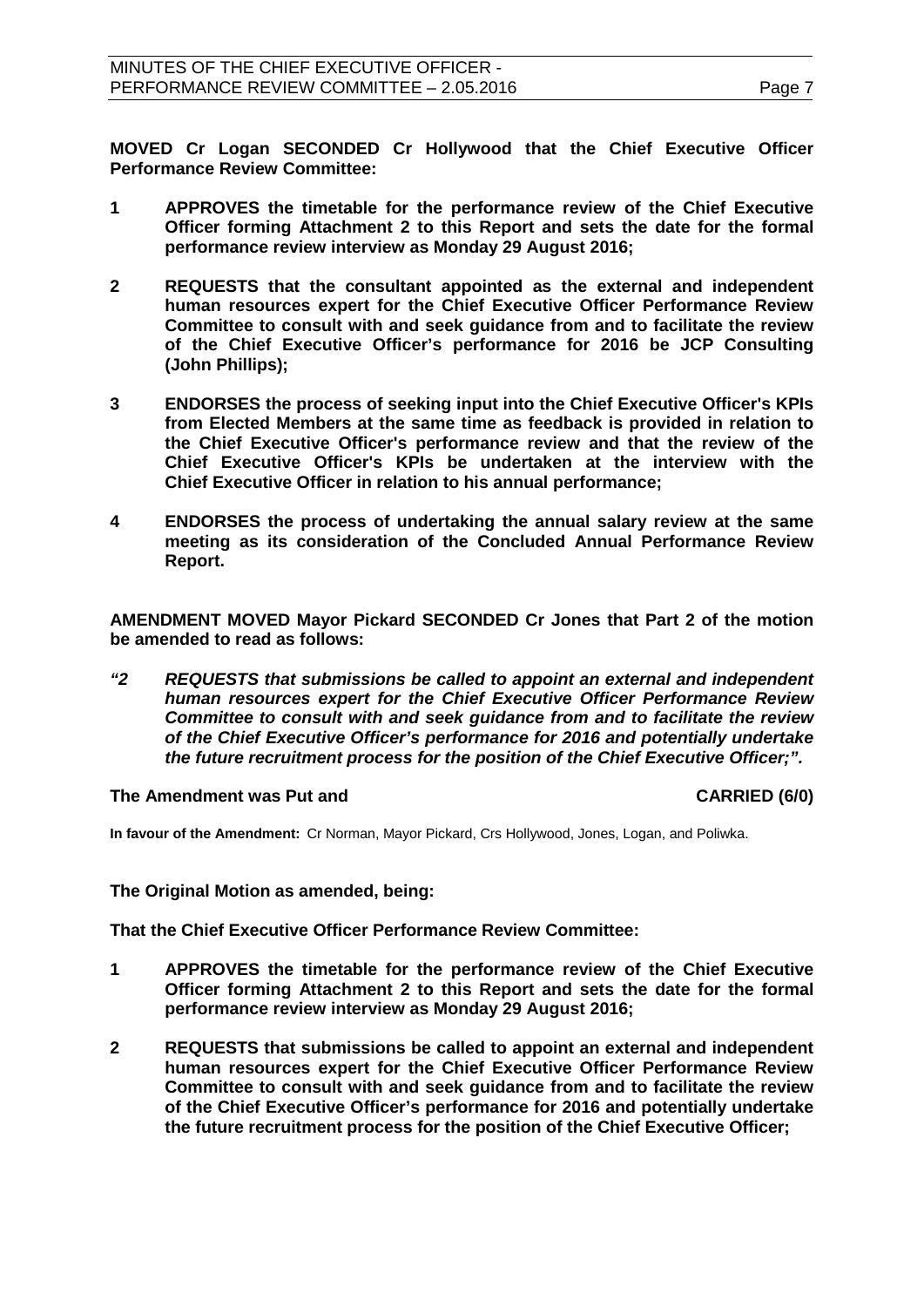**4 ENDORSES the process of undertaking the annual salary review at the same meeting as its consideration of the Concluded Annual Performance Review Report.**

## **Was Put and CARRIED (6/0)**

**In favour of the Motion:** Cr Norman, Mayor Pickard, Crs Hollywood, Jones, Logan, and Poliwka.